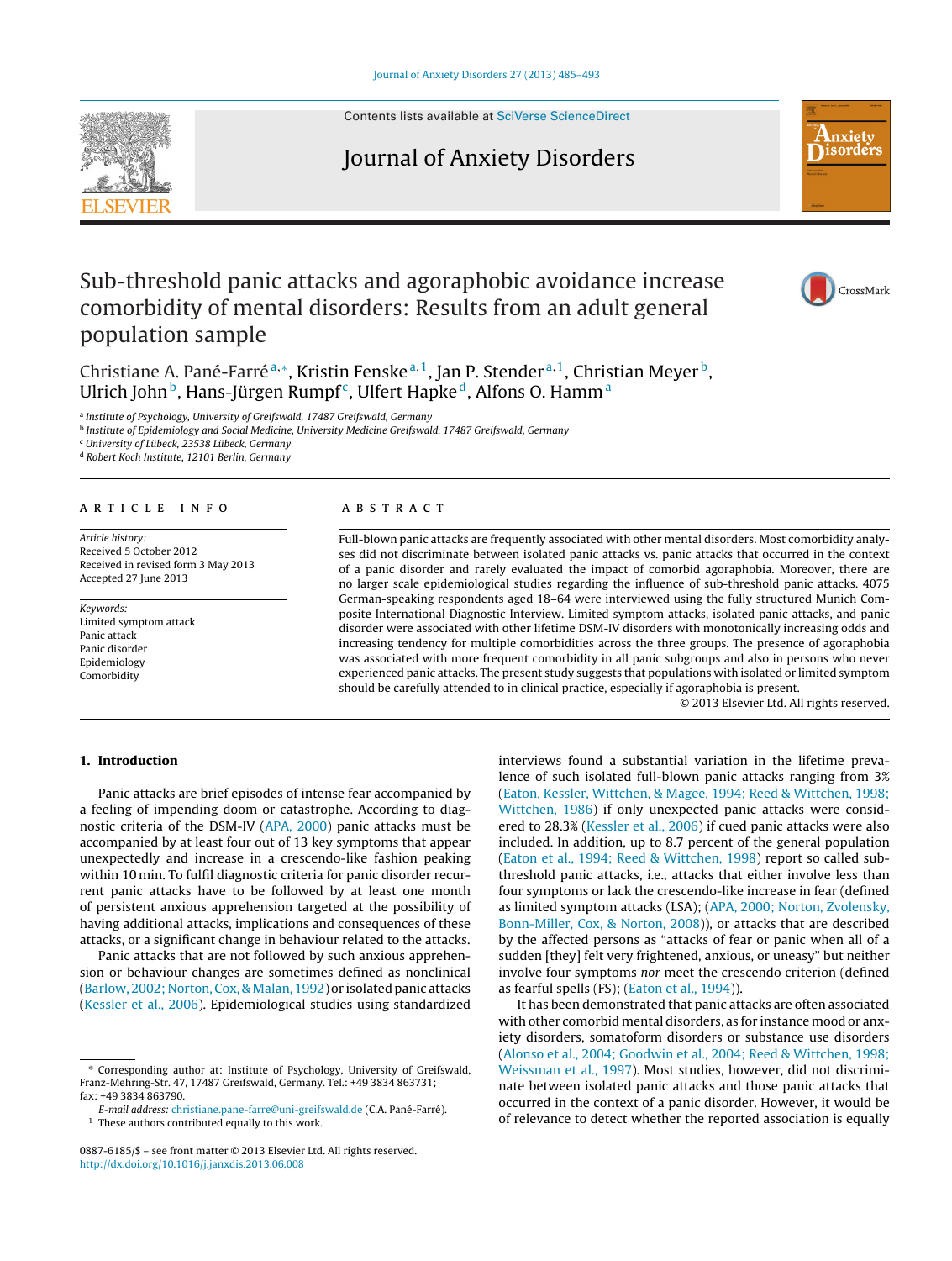found in those persons with panic disorder and those with isolated panic attacks. If a person with isolated panic attacks proofs to be of equal risk for comorbidity as persons with panic disorder, this group would constitute an important target group for prevention and early interventions in the health care system.

[Kessler](#page--1-0) et [al.](#page--1-0) [\(2006\)](#page--1-0) were the first to analyze differences between isolated full-blown panic attacks and those that occurred in the context of a panic disorder in more detail using the database of the US National Comorbidity Survey Replication findings. Isolated panic attacks were associated with the lowest odds ratios (ORs) for other mental disorders. ORs were substantially higher if these isolated panic attacks were accompanied by comorbid agoraphobia and were even larger than those obtained for patients who suffered from panic disorder without agoraphobia. Panic disorder with comorbid agoraphobia was associated with greatest risk for comorbidity across all diagnostic categories. These data suggest that agoraphobia might be a more potent marker for severe psychopathology than isolated panic attacks, or panic attacks that occur in the context of panic disorder.

To follow up on this research in the present study panic disorder patients and persons with isolated panic attacks were compared regarding the presence of comorbid mental disorders. In parallel to [Kessler](#page--1-0) et [al.](#page--1-0) [\(2006\)](#page--1-0) we included analyses to assess the impact of agoraphobic avoidance on lifetime comorbidity with other mental disorders. In addition to [Kessler](#page--1-0) et [al.](#page--1-0) [\(2006\)](#page--1-0) we also included individuals with sub-threshold panic attacks in the analyses. A first smaller scale community based study by [Katerndahl](#page--1-0) [and](#page--1-0) [Realini](#page--1-0) [\(1998\)](#page--1-0) suggested that limited symptom panic attacks are associated with increased rates of other lifetime mental disorders. However, larger scale epidemiological studies have not yet systematically evaluated this issue.

Finally, given that full-blown panic attacks are a marker for increased rates of the presence of lifetime comorbid mental disorders we wanted to investigate the temporal relationship between panic attacks and the onset of comorbid mental disorders more closely. From the perspective of clinical intervention or prevention of mental disorders it is of high interest if the occurrence of acute panic attacks is a marker of past, present or upcoming psychopathology. Longitudinal analyses by [Goodwin](#page--1-0) et [al.](#page--1-0) [\(2004\)](#page--1-0) clearly indicate that panic attacks (again this study did not discriminate between panic attacks occurring in the context of panic disorder or were isolated) are a marker for present comorbidity and predict the development of future comorbid mental disorders. Moreover, there is a large body of literature indicating that panic disorder is associated with an increased risk for developing other mental disorders such as depression, substance use disorder ([Goodwin](#page--1-0) et [al.,](#page--1-0) [2004\).](#page--1-0) However, data about past, present or future psychopathology in individuals with isolated or subthreshold panic attacks have not yet been systematically evaluated. We therefore added an analysis separating the presence of comorbidmental disorders with regard to the age of onset of panic attacks, again discriminating persons with isolated panic attacks and persons with sub-threshold panic attacks.

#### **2. Methods**

#### 2.1. Sample

The data analyzed in the current study were drawn from the baseline survey of the Transitions in Alcohol Consumption and Smoking (TACOS) study. A random sample of 6447 individuals aged 18–64 had been chosen from official residents registration office files of the city of Lübeck (Germany) and 46 surrounding communities with a total population of 325,107 inhabitants. All non-institutionalized persons with German nationality were included. The study followed the ethical principles of the [American](#page--1-0) [Psychological](#page--1-0) [Association](#page--1-0) [\(1992\)](#page--1-0) and was conducted in accordance with the [Helsinki](#page--1-0) [Declaration](#page--1-0) [\(1989\).](#page--1-0) Individuals received written information on the study and were informed that they were free to participate and could withdraw from the study at any time. After consent to participate, a face-to-face interview was conducted. A total of 4093 individuals (70.2%) completed the interview between July 1996 and March 1997. Due to technical problems data sets of 18 individuals could not be analyzed, yielding to a final sample of 4075 persons that were used for the present analysis.

#### 2.2. Diagnostic assessment

The computerized Munich Composite International Diagnostic Interview (M-CIDI), an extended and DSM-IV adapted German language version of the CIDI [\(Robins](#page--1-0) et [al.,](#page--1-0) [1988\),](#page--1-0) was administered by 56 trained psychiatric lay interviewers in a face-to-face interview. The M-CIDI is designed to assess symptoms, syndromes, and full diagnostic criteria of 48 mental disorders along with information about onset, duration, recency of complaints as well as clinical and psychosocial severity. It not only allows for a detailed and comprehensive evaluation of panic attacks, panic disorder, and agoraphobia but also for the assessment of fearful spells and limited symptom attacks. Specifically, the M-CIDI in detail assesses the worst unexpected out of the blue panic attack that is reported by the individual. Hierarchically ordered questions ask if a person has ever experienced an "attack of fear or panic when all of a sudden [he/she] felt very frightened, anxious, or uneasy" (this question is called the "stem question"). While a no response leads to a skip of the whole panic section, a yes response to this question is followed by questions about unexpectedness of the attack, presence of a crescendo, as well as an evaluation of all symptoms listed in the DSM-IV. Afterwards, the full diagnostic criteria of panic disorder are evaluated. Diagnostic criteria for the presence of agoraphobia are assessed in a separate section of the interview. Lifetime diagnoses for all assessed mental disorders were assigned according to diagnostic hierarchy rules and organic exclusion rules as stated in the DSM-IV.

Psychometric properties of the M-CIDI have been established in a number of studies. Test–retest reliability and procedural clinical validity were examined for the M-CIDI interview in general, as well as for panic attack, panic disorder, and agoraphobia [\(Lachner](#page--1-0) et [al.,](#page--1-0) [1998;](#page--1-0) [Reed](#page--1-0) et [al.,](#page--1-0) [1998;](#page--1-0) [Wittchen,](#page--1-0) [1994;](#page--1-0) [Wittchen,](#page--1-0) [Lachner,](#page--1-0) [Wunderlich,](#page--1-0) [&](#page--1-0) [Pfister,](#page--1-0) [1998\).](#page--1-0) Additionally, data are pro-vided [\(Wittchen](#page--1-0) et [al.,](#page--1-0) [1998\)](#page--1-0) regarding the panic attack stem question (which refers to the fearful spells analyzed in the present manuscript). Test–retest reliability for lifetime diagnoses was  $\kappa$  = 0.78 for panic stem question,  $\kappa$  = 0.57 for panic attack,  $\kappa$  = 1.00 for panic disorder,  $\kappa$  = 0.84 for agoraphobia. Agreement with clinical consensus diagnoses was  $\kappa$  = 0.74 for panic disorder,  $\kappa$  = 0.84 for agoraphobia.

Extensive measures of quality assurance of diagnostic assessment were implemented in the TACOS study (Meyer, Rumpf, Hapke, [Dilling,](#page--1-0) [&](#page--1-0) [John,](#page--1-0) [2000\):](#page--1-0) most importantly, interviewers were extensively trained and had weekly booster sessions with WHO–CIDI trainers. The coding of every interview (including all responses to open ended questions, e.g., regarding the situation or subjective elicitors of a panic attack) was checked by a clinical psychologist, and interviewers were continuously provided with a feedback regarding the results of this process. All detected errors were corrected as described by [Meyer,](#page--1-0) [Rumpf,](#page--1-0) [Hapke,](#page--1-0) [and](#page--1-0) [John](#page--1-0) [\(2000\).](#page--1-0) Skip rules and diagnostic algorithms were applied by a computer programme, avoiding omissions of items or errors. Further details on TACOS sampling, assessment procedures and quality assurance are